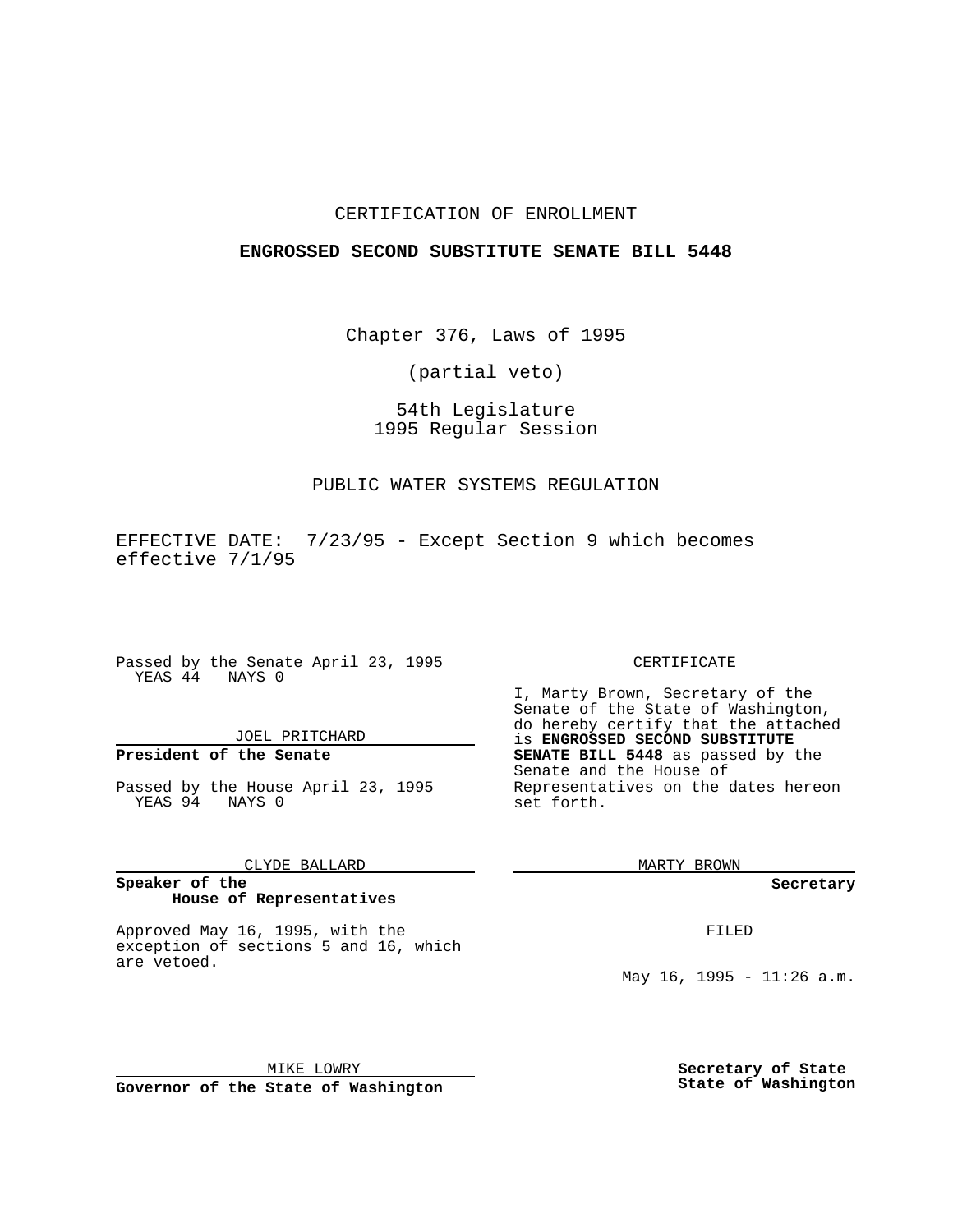# **ENGROSSED SECOND SUBSTITUTE SENATE BILL 5448** \_\_\_\_\_\_\_\_\_\_\_\_\_\_\_\_\_\_\_\_\_\_\_\_\_\_\_\_\_\_\_\_\_\_\_\_\_\_\_\_\_\_\_\_\_\_\_

\_\_\_\_\_\_\_\_\_\_\_\_\_\_\_\_\_\_\_\_\_\_\_\_\_\_\_\_\_\_\_\_\_\_\_\_\_\_\_\_\_\_\_\_\_\_\_

AS RECOMMENDED BY CONFERENCE COMMITTEE

Passed Legislature - 1995 Regular Session

## **State of Washington 54th Legislature 1995 Regular Session**

**By** Senate Committee on Ways & Means (originally sponsored by Senators Fraser, Hochstatter, Sutherland and Winsley; by request of Department of Health)

Read first time 03/06/95.

1 AN ACT Relating to public water systems; amending RCW 70.116.060, 70.119A.060, 70.119.020, 70.119.030, 70.116.050, 70.119A.040, 70.119A.130, 43.155.050, 70.116.070, 56.08.200, and 57.08.180; reenacting and amending RCW 80.04.110; adding new sections to chapter 70.119A RCW; creating a new section; prescribing penalties; providing an effective date; and declaring an emergency.

7 BE IT ENACTED BY THE LEGISLATURE OF THE STATE OF WASHINGTON:

8 NEW SECTION. **Sec. 1.** The legislature finds that:

 (1) Protection of the state's water resources, and utilization of such resources for provision of public water supplies, requires more efficient and effective management than is currently provided under state law;

 (2) The provision of public water supplies to the people of the state should be undertaken in a manner that is consistent with the planning principles of the growth management act and the comprehensive 16 plans adopted by local governments under the growth management act;

17 (3) Small water systems have inherent difficulties with proper 18 planning, operation, financing, management and maintenance. The 19 ability of such systems to provide safe and reliable supplies to their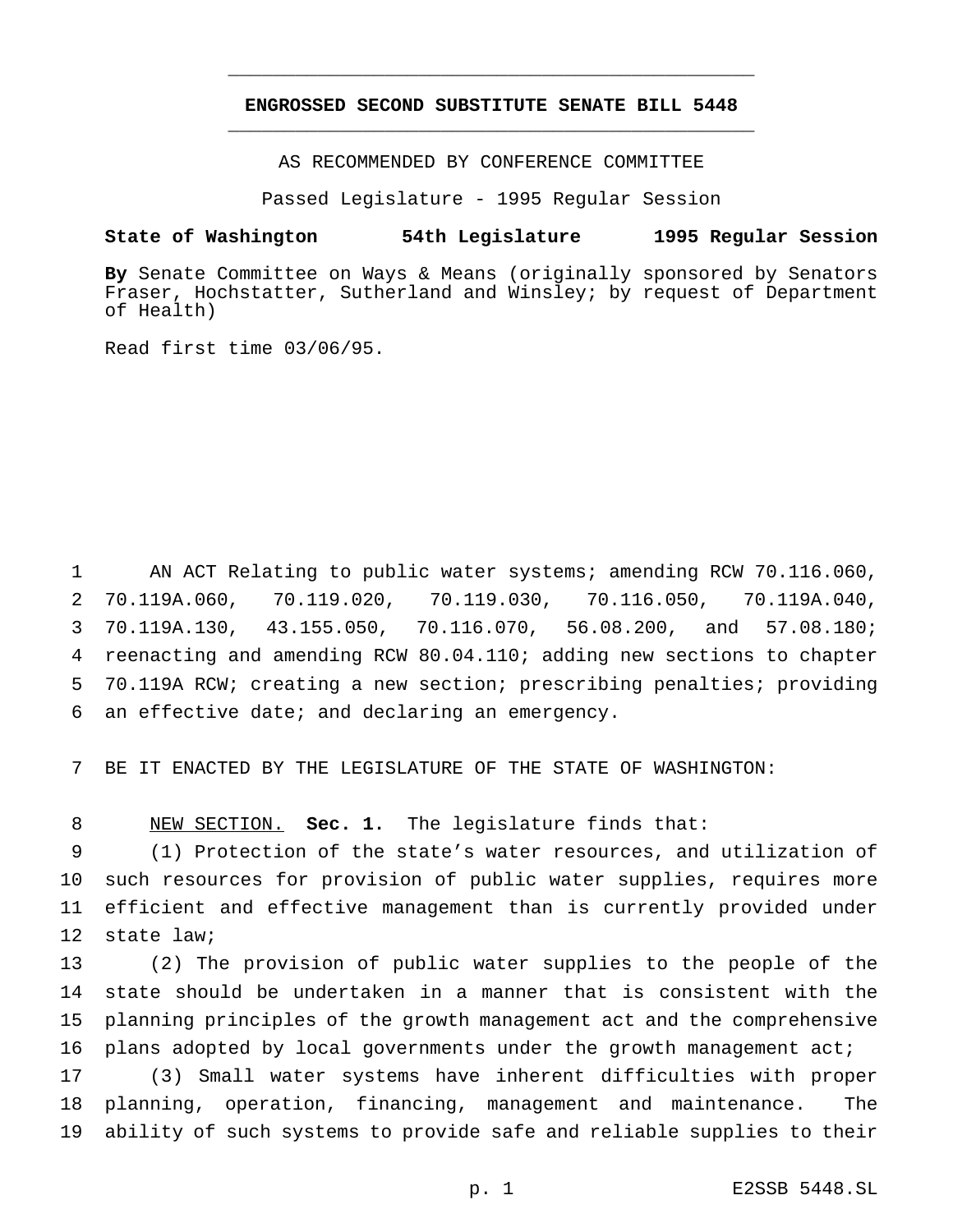customers on a long-term basis needs to be assured through proper management and training of operators;

 (4) New water quality standards and operational requirements for public water systems will soon generate higher rates for the customers of those systems, which may be difficult for customers to afford to pay. It is in the best interest of the people of this state that small systems maintain themselves in a financially viable condition;

 (5) The drinking water 2000 task force has recommended maintaining a strong and properly funded state-wide drinking water program, retaining primary responsibility for administering the federal safe drinking water act in Washington. The task force has further recommended delegation of as many water system regulatory functions as possible to local governments, with provision of adequate resources and elimination of barriers to such delegation. In order to achieve these objectives, the state shall provide adequate funding from both general state funds and funding directly from the regulated water system;

 (6) The public health services improvement plan recommends that the principal public health functions in Washington, including regulation of public water systems, should be fully funded by state revenues and undertaken by local jurisdictions with the capacity to perform them; and

 (7) State government, local governments, water suppliers, and other interested parties should work for continuing economic growth of the state by maximizing the use of existing water supply management alternatives, including regional water systems, satellite management, and coordinated water system development.

 **Sec. 2.** RCW 70.116.060 and 1977 ex.s. c 142 s 6 are each amended to read as follows:

 (1) A coordinated water system plan shall be submitted to the secretary for design approval within two years of the establishment of the boundaries of a critical water supply service area.

32 (2) The secretary shall review the coordinated water system plan 33 and, to the extent the plan is consistent with the requirements of this chapter and regulations adopted hereunder, shall approve the plan, 35 provided that the secretary shall not approve those portions of a 36 coordinated water system plan ((which)) that fail to meet the 37 requirements for future service area boundaries until any boundary dispute is resolved as set forth in RCW 70.116.070.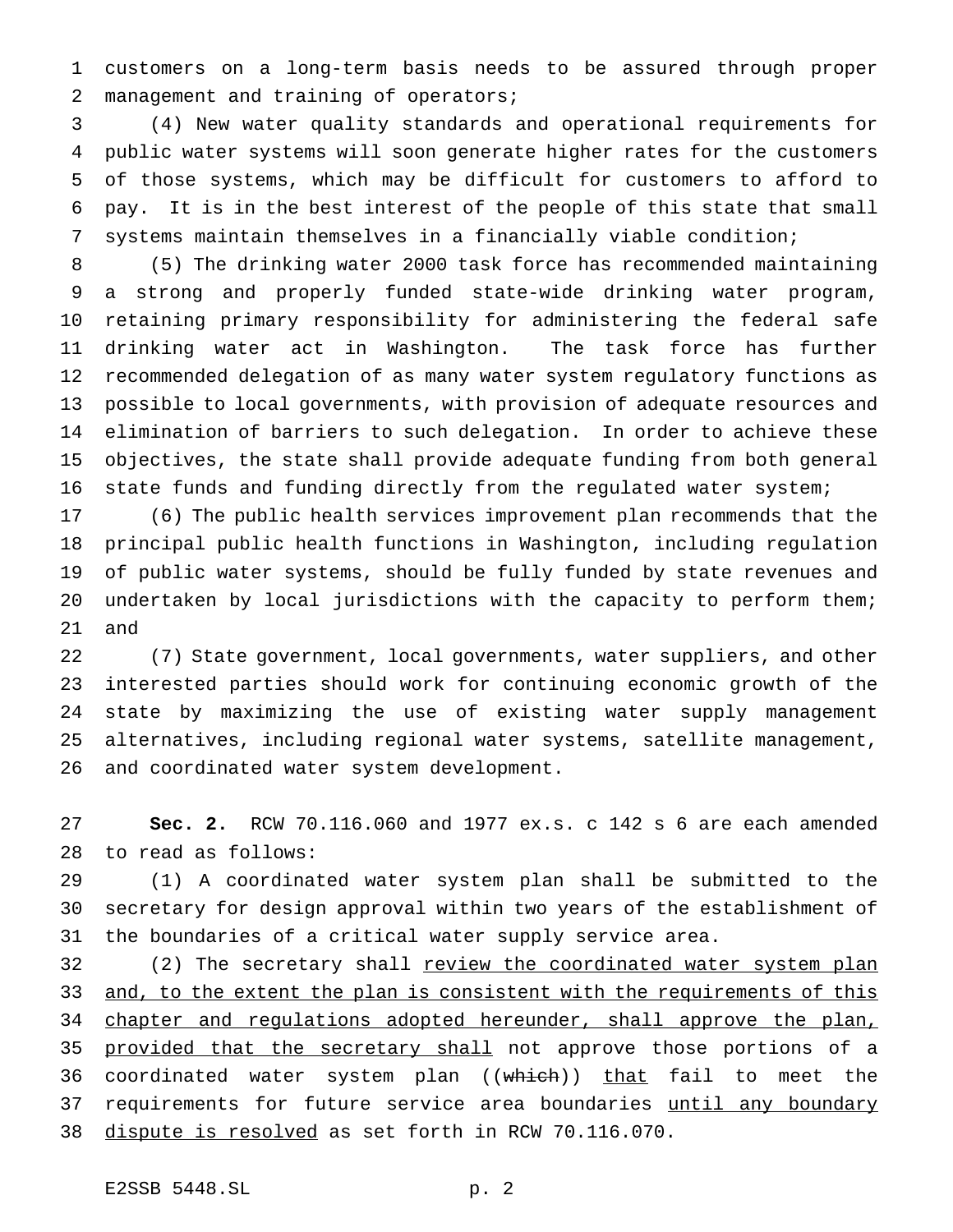(3) Following the approval of a coordinated water system plan by the secretary:

 (a) All purveyors constructing or proposing to construct public water system facilities within the area covered by the plan shall comply with the plan.

 (b) No other purveyor shall establish a public water system within 7 the area covered by the plan, unless the ((secretary)) local 8 legislative authority determines that existing purveyors are unable to provide the service in a timely and reasonable manner, pursuant to 10 guidelines developed by the secretary. An existing purveyor is unable 11 to provide the service in a timely manner if the water cannot be 12 provided to an applicant for water within one hundred twenty days unless specified otherwise by the local legislative authority. If such 14 a determination is made, the ((secretary may)) local legislative 15 <u>authority shall</u> require the new public water system to be constructed in accordance with the construction standards and specifications embodied in the coordinated water system plan approved for the area. The service area boundaries in the coordinated plan for the affected utilities shall be revised to reflect the decision of the local legislative authority.

 (4) The secretary may deny proposals to establish or to expand any public water system within a critical water supply service area for which there is not an approved coordinated water system plan at any time after two years of the establishment of the critical water supply service area: PROVIDED, That service connections shall not be considered expansions.

 (5) The affected legislative authorities may develop and utilize a mechanism for addressing disputes that arise in the implementation of 29 the coordinated water system plan after the plan has been approved by 30 the secretary.

 (6) After adoption of the initial coordinated water system plan, 32 the local legislative authority or the secretary may determine that the 33 plan should be updated or revised. The legislative authority may 34 initiate an update at any time, but the secretary may initiate an update no more frequently than once every five years. The update may encompass all or a portion of the plan, with the scope of the update to 37 be determined by the secretary and the legislative authority. The process for the update shall be the one prescribed in RCW 70.116.050.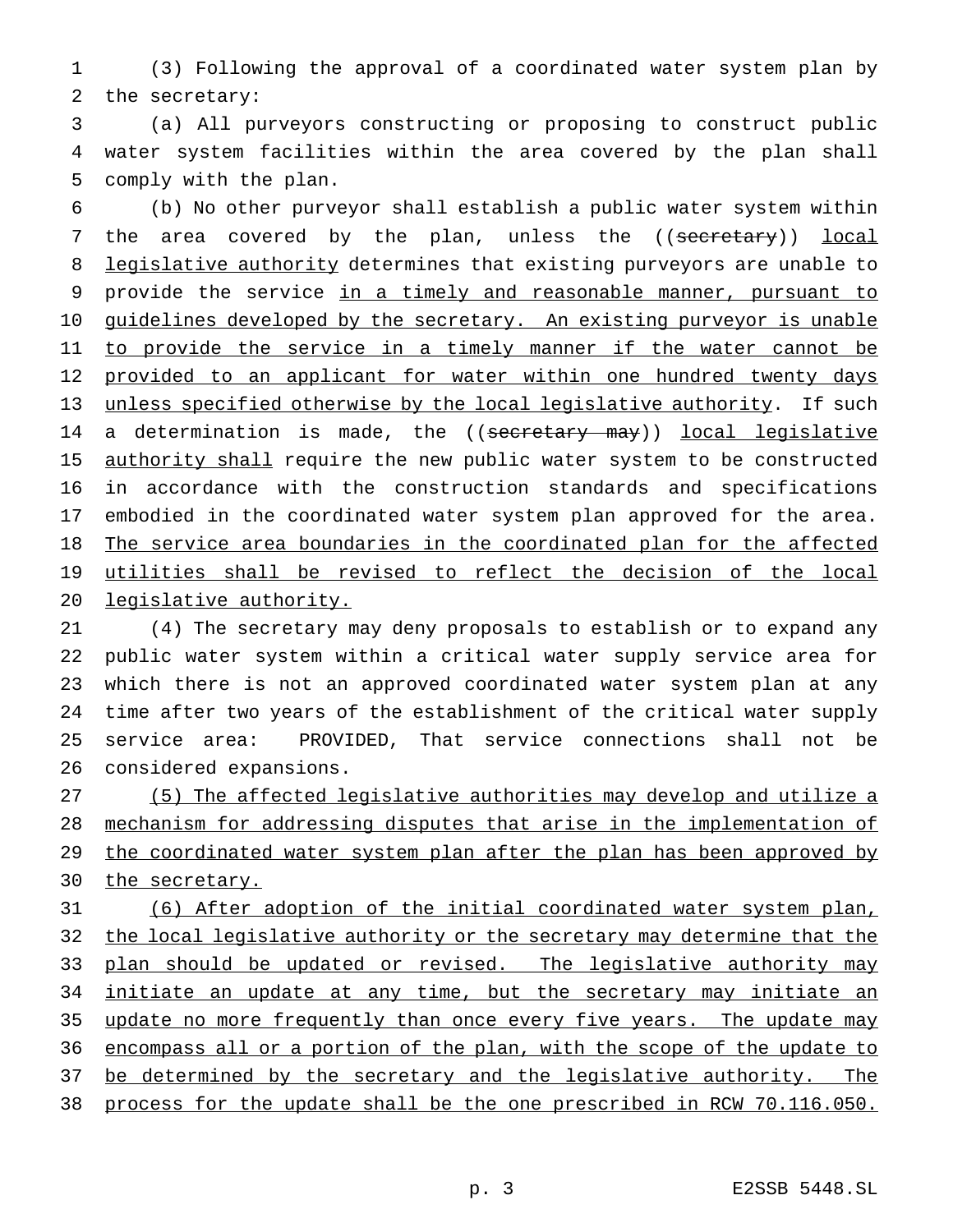(7) The provisions of subsection (3) of this section shall not apply in any county for which a coordinated water system plan has not been approved under subsection (2) of this section.

 (8) If the secretary initiates an update or revision of a coordinated water system plan, the state shall pay for the cost of updating or revising the plan.

 **Sec. 3.** RCW 70.119A.060 and 1991 c 304 s 4 are each amended to read as follows:

 (1) In order to assure safe and reliable public drinking water and to protect the public health, public water systems shall:

(a) Protect the water sources used for drinking water;

 (b) Provide treatment adequate to assure that the public health is protected;

 (c) Provide and effectively operate and maintain public water system facilities;

 (d) Plan for future growth and assure the availability of safe and reliable drinking water;

 (e) Provide the department with the current names, addresses, and telephone numbers of the owners, operators, and emergency contact persons for the system, including any changes to this information, and provide to users the name and twenty-four hour telephone number of an 22 emergency contact person; and

 (f) Take whatever investigative or corrective action is necessary to assure that a safe and reliable drinking water supply is continuously available to users.

26 (2) No new public water system may be approved or created unless: 27 (a) It is owned or operated by a satellite system management agency 28 established under RCW 70.116.134 and the satellite system management system complies with financial viability requirements of the 30 department; or (b) a satellite management system is not available and 31 it is determined that the new system has sufficient management and 32 financial resources to provide safe and reliable service. The approval 33 of any new system that is not owned by a satellite system management agency shall be conditioned upon future management or ownership by a 35 satellite system management agency, if such management or ownership can be made with reasonable economy and efficiency, or upon periodic review of the system's operational history to determine its ability to meet the department's financial viability and other operating requirements.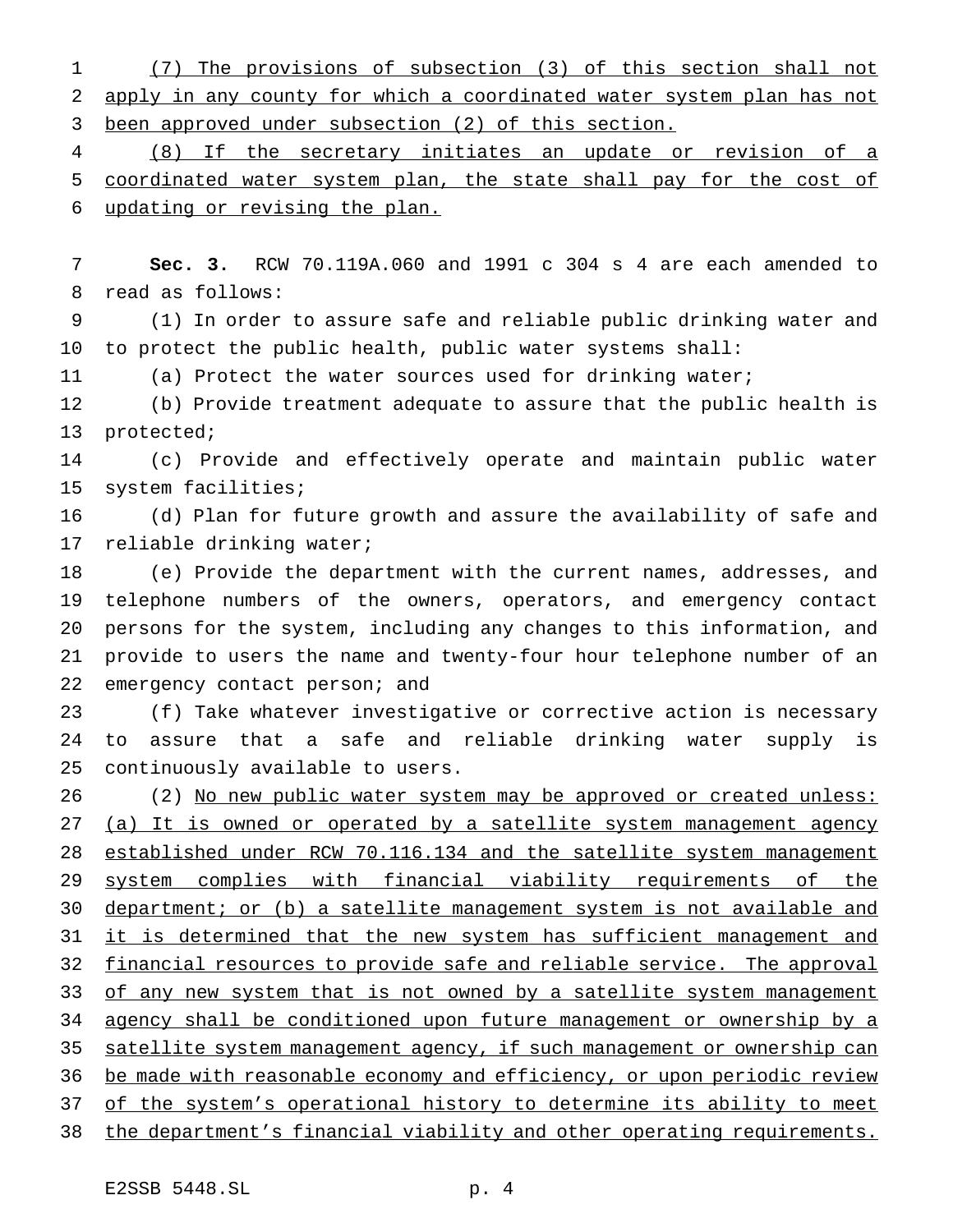1 The department and local health jurisdictions shall enforce this requirement under authority provided under this chapter, chapter 3 70.116, or 70.05 RCW, or other authority governing the approval of new water systems by the department or a local jurisdiction.

 (3) The department and local health jurisdictions shall carry out the rules and regulations of the state board of health adopted pursuant to RCW 43.20.050(2)(a) and other rules adopted by the department relating to public water systems.

 NEW SECTION. **Sec. 4.** A new section is added to chapter 70.119A RCW to read as follows:

 The department shall create a water supply advisory committee. Membership on the committee shall reflect a broad range of interests in the regulation of public water supplies, including water utilities of all sizes, local governments, business groups, special purpose districts, local health jurisdictions, other state and federal agencies, financial institutions, environmental organizations, the legislature, and other groups substantially affected by the department's role in implementing state and federal requirements for public water systems. Members shall be appointed for fixed terms of no less than two years, and may be reappointed. Any members of an existing advisory committee to the drinking water program may remain as members of the water supply advisory committee. The committee shall provide advice to the department on the organization, functions, service delivery methods, and funding of the drinking water program. The committee shall also review the adequacy and necessity of the current and prospective funding for the drinking water program, and the results of the committees' review shall be forwarded to the department for inclusion in a report to the appropriate standing committees of the legislature no later than November 1, 1996. The report shall include a discussion of the extent to which the drinking water program has progressed toward achieving the objectives of the public health improvement plan, and an assessment of any changes to the program necessitated by modifications to the federal safe drinking water act.

# \*Sec. 5. RCW 70.119.020 and <sup>1991</sup> <sup>c</sup> <sup>305</sup> <sup>s</sup> <sup>2</sup> are each amended to read as follows:

- 
- 

As used in this chapter unless context requires another meaning: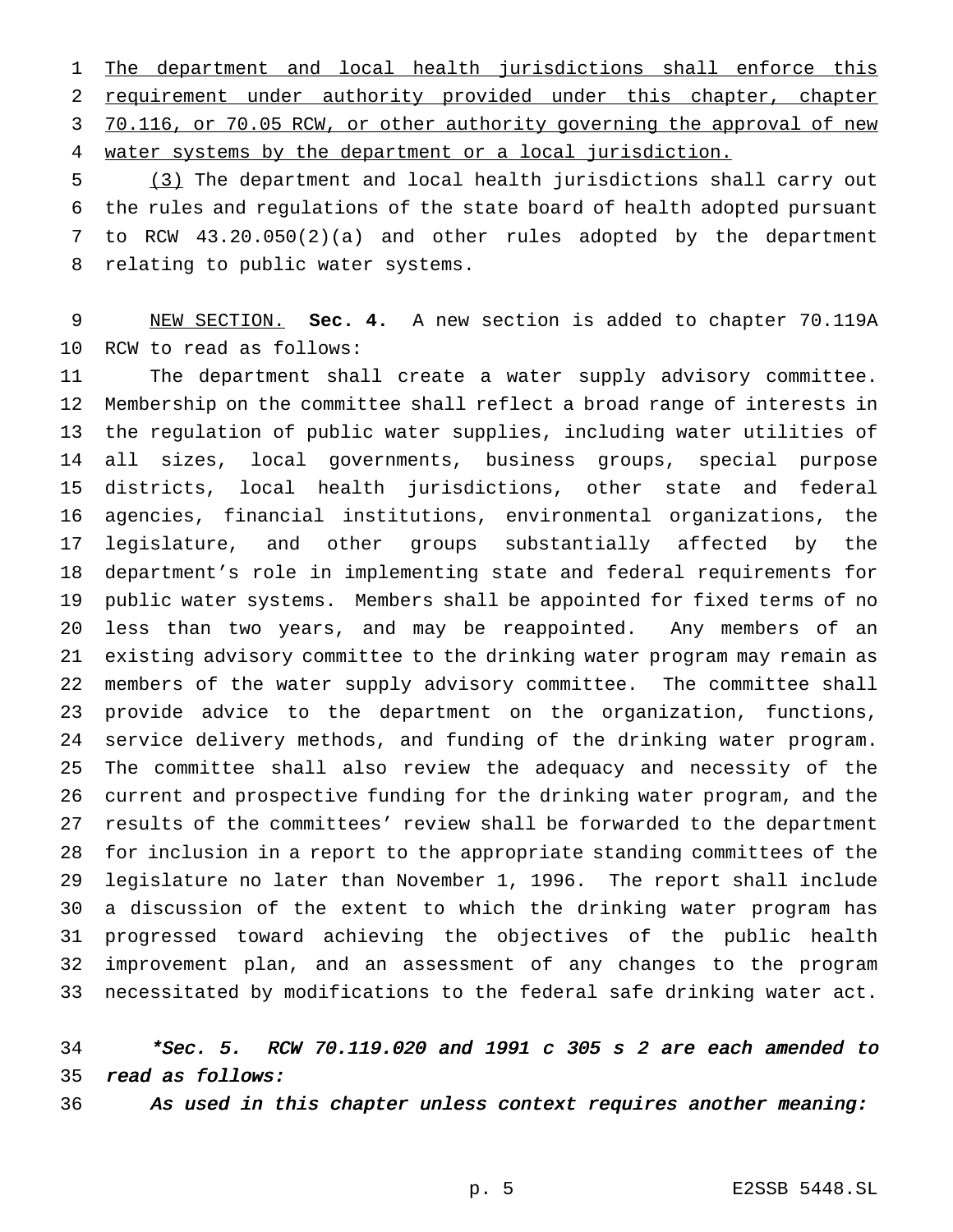(1) "Board" means the board established pursuant to RCW 70.95B.070 which shall be known as the water and waste water operator certification board of examiners.

 (2) "Certificate" means <sup>a</sup> certificate of competency issued by the secretary stating that the operator has met the requirements for the specified operator classification of the certification program.

 (3) "Certified operator" means an individual holding <sup>a</sup> valid certificate and employed or appointed by any county, water district, municipality, public or private corporation, company, institution, person, or the state of Washington and who is designated by the employing or appointing officials as the person responsible for active 12 daily technical operation.

13 (4) "Department" means the department of health.

 (5) "Distribution system" means that portion of <sup>a</sup> public water system which stores, transmits, pumps and distributes water to consumers.

 (6) "Ground water under the direct influence of surface water" 18 means any water beneath the surface of the ground with:

 (a) Significant occurrence of insects or other macroorganisms, algae, or large diameter pathogens such as giardia lamblia; or

 (b) Significant and relatively rapid shifts in water characteristics such as turbidity, temperature, conductivity, or pH which closely correlate to climatological or surface water conditions.

 (7) "Group <sup>A</sup> water system" means <sup>a</sup> system with fifteen or more service connections, regardless of the number of people; or <sup>a</sup> system serving an average of twenty-five or more people per day for sixty or more days within <sup>a</sup> calendar year, regardless of the number of service connections. Group <sup>A</sup> water system does not include <sup>a</sup> system serving fewer than fifteen single-family residences, regardless of the number of people.

 (8) "Group <sup>B</sup> water system" means <sup>a</sup> system with more than four 32 service connections but less than fifteen service connections and 33 serving either: (a) An average of less than twenty-five people per day 34 for sixty or more days within a calendar year; or (b) any number of 35 people for less than sixty days within a calendar year.

36 (9) "Nationally recognized association of certification authorities" shall mean an organization which serves as an information center for certification activities, recommends minimum standards and guidelines for classification of potable water treatment plants, water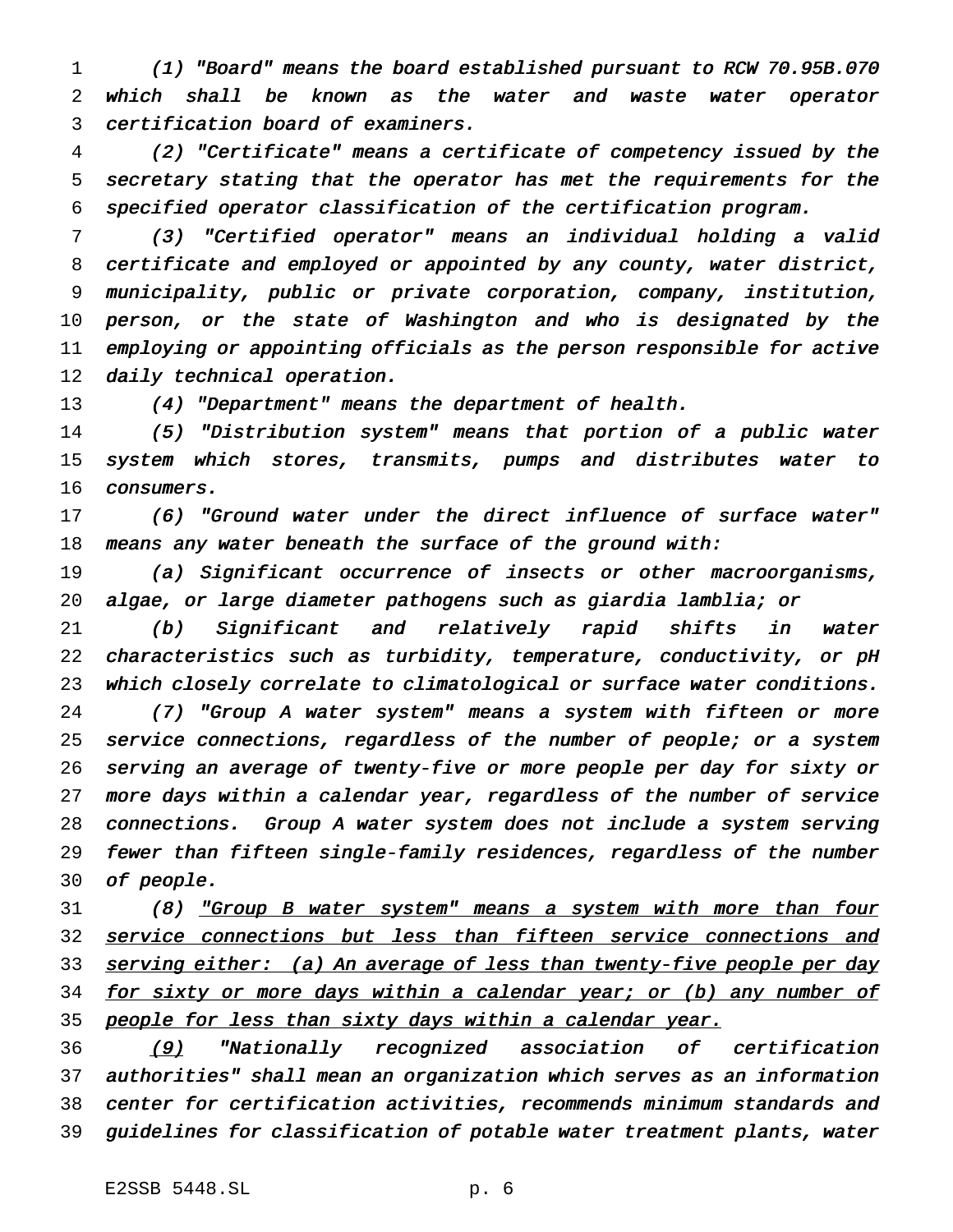distribution systems and waste water facilities and certification of operators, facilitates reciprocity between state programs and assists authorities in establishing new certification programs and updating existing ones.

5 (((9)) (10) "Public water system" means any system, excluding a system serving only one single-family residence and <sup>a</sup> system with four or fewer connections all of which serve residences on the same farm, 8 providing piped water for human consumption or domestic use, including any collection, treatment, storage, or distribution facilities under control of the purveyor and used primarily in connection with the system; and collection or pretreatment storage facilities not under control of the purveyor but primarily used in connection with the system.

14 ((<del>(10)</del>)) <u>(11)</u> "Purification plant" means that portion of a public water system which treats or improves the physical, chemical or bacteriological quality of the system's water to bring the water into 17 compliance with state board of health standards.

18 (( $\left($ ( $\left($  $\{11\}$ ))  $\left($   $12\right)$  "Secretary" means the secretary of the department of health.

 $((+12)')$  (13) "Service" means a connection to a public water system designed to serve <sup>a</sup> single-family residence, dwelling unit, or equivalent use. If the facility has group home or barracks-type accommodations, three persons will be considered equivalent to one service.

25 ( $($  $(13)$ ))  $(14)$  "Surface water" means all water open to the 26 atmosphere and subject to surface runoff.

**\*Sec. 5 was vetoed. See message at end of chapter.**

 **Sec. 6.** RCW 70.119.030 and 1991 c 305 s 3 are each amended to read as follows:

(1) A public water system shall have a certified operator if:

31 (a) ((The system serves one hundred or more services in use at any 32 one time)) It is a group A water system; or

33 (b) It is a  $((\text{group A}))$  public water system using a surface water source or a ground water source under the direct influence of surface water.

 (2) The certified operators shall be in charge of the technical direction of a water system's operation, or an operating shift of such a system, or a major segment of a system necessary for monitoring or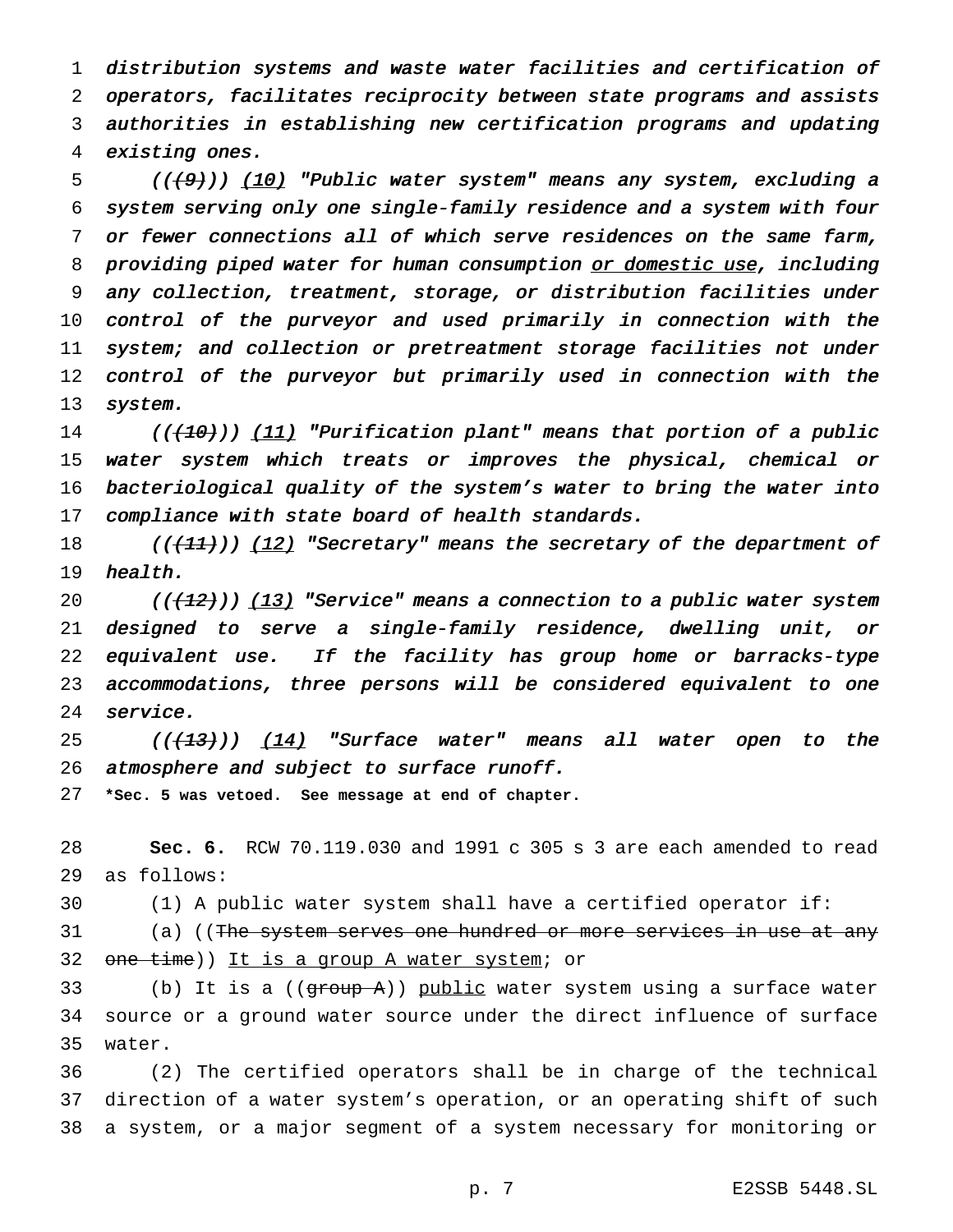improving the quality of water. The operator shall be certified as provided in RCW 70.119.050.

 (3) A certified operator may provide required services to more than 4 one system or to a group of systems. The amount of time that a certified operator shall be required to be present at any given system shall be based upon the time required to properly operate and maintain the public water system as designed and constructed in accordance with RCW 43.20.050. The employing or appointing officials shall designate the position or positions requiring mandatory certification within their individual systems and shall assure that such certified operators are responsible for the system's technical operation.

12 (4) The department shall, in establishing by rule or otherwise the requirements for public water systems with fewer than one hundred 14 connections, phase in such requirements in order to assure that (a) an 15 adequate number of certified operators are available to serve the additional systems, (b) the systems have adequate notice and time to 17 plan for securing the services of a certified operator, (c) the department has the additional data and other administrative capacity, 19 (d) adequate training is available to certify additional operators as necessary, and (e) any additional requirements under federal law are satisfied. The department shall not require a certified operator for 22 a system with fewer than one hundred connections unless that system is determined by the department to be in significant noncompliance with 24 monitoring, or water quality standards which would put the public 25 health at risk, as defined by the department by rule, or has, or is 26 required to have, water treatment facilities other than simple disinfection.

 (5) Any examination required by the department as a prerequisite 29 for the issuance of a certificate under this chapter shall be offered in each region where the department has a regional office.

 (6) Operators not required to be certified by this chapter are encouraged to become certified on a voluntary basis.

 **Sec. 7.** RCW 70.116.050 and 1977 ex.s. c 142 s 5 are each amended to read as follows:

 (1) Each purveyor within the boundaries of a critical water supply service area shall develop a water system plan for the purveyor's future service area if such a plan has not already been developed: PROVIDED, That nonmunicipally owned public water systems are exempt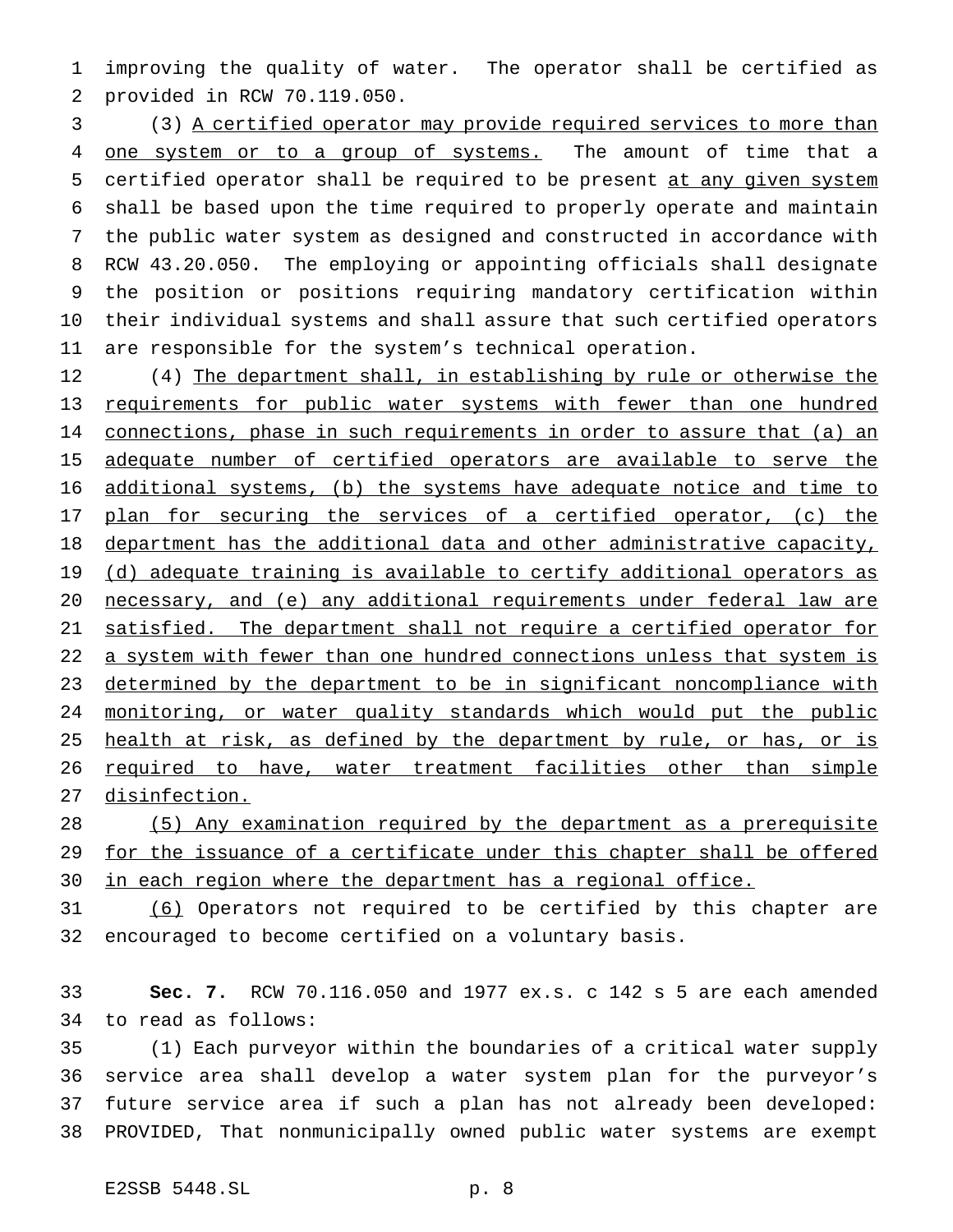from the planning requirements of this chapter, except for the 2 establishment of service area boundaries if they( $\left(\div -\left(\frac{a}{a}\right)\right)$  Were in 3 existence as of September  $21, 1977$ ; and  $(b)$ )) have no plans for water 4 service beyond their existing service area( $(-\text{ and } (-\text{ }^{\circ})$  meet minimum quality and pressure design criteria established by the state board of 6 health)): PROVIDED FURTHER, That if the county legislative authority permits a change in development that will increase the demand for water service of such a system beyond the existing system's ability to provide minimum water service, the purveyor shall develop a water system plan in accordance with this section. The establishment of future service area boundaries shall be in accordance with RCW 70.116.070.

 (2) After the boundaries of a critical water supply service area have been established pursuant to RCW 70.116.040, the committee established in RCW 70.116.040 shall participate in the development of a coordinated water system plan for the designated area. Such a plan shall incorporate all water system plans developed pursuant to subsection (1) of this section. The plan shall provide for maximum integration and coordination of public water system facilities consistent with the protection and enhancement of the public health and 21 well-being. Decisions of the committee shall be by majority vote of 22 those present at meetings of the committee.

 (3) Those portions of a critical water supply service area not yet served by a public water system shall have a coordinated water system plan developed by existing purveyors based upon permitted densities in county plans, ordinances, and/or growth policies for a minimum of five years beyond the date of establishment of the boundaries of the critical water supply service area.

 (4) To insure that the plan incorporates the proper designs to protect public health, the secretary shall adopt regulations pursuant to chapter 34.05 RCW concerning the scope and content of coordinated water system plans, and shall ensure, as minimum requirements, that such plans:

 (a) Are reviewed by the appropriate local governmental agency to insure that the plan is not inconsistent with the land use plans, shoreline master programs, and/or developmental policies of the general purpose local government or governments whose jurisdiction the water system plan affects.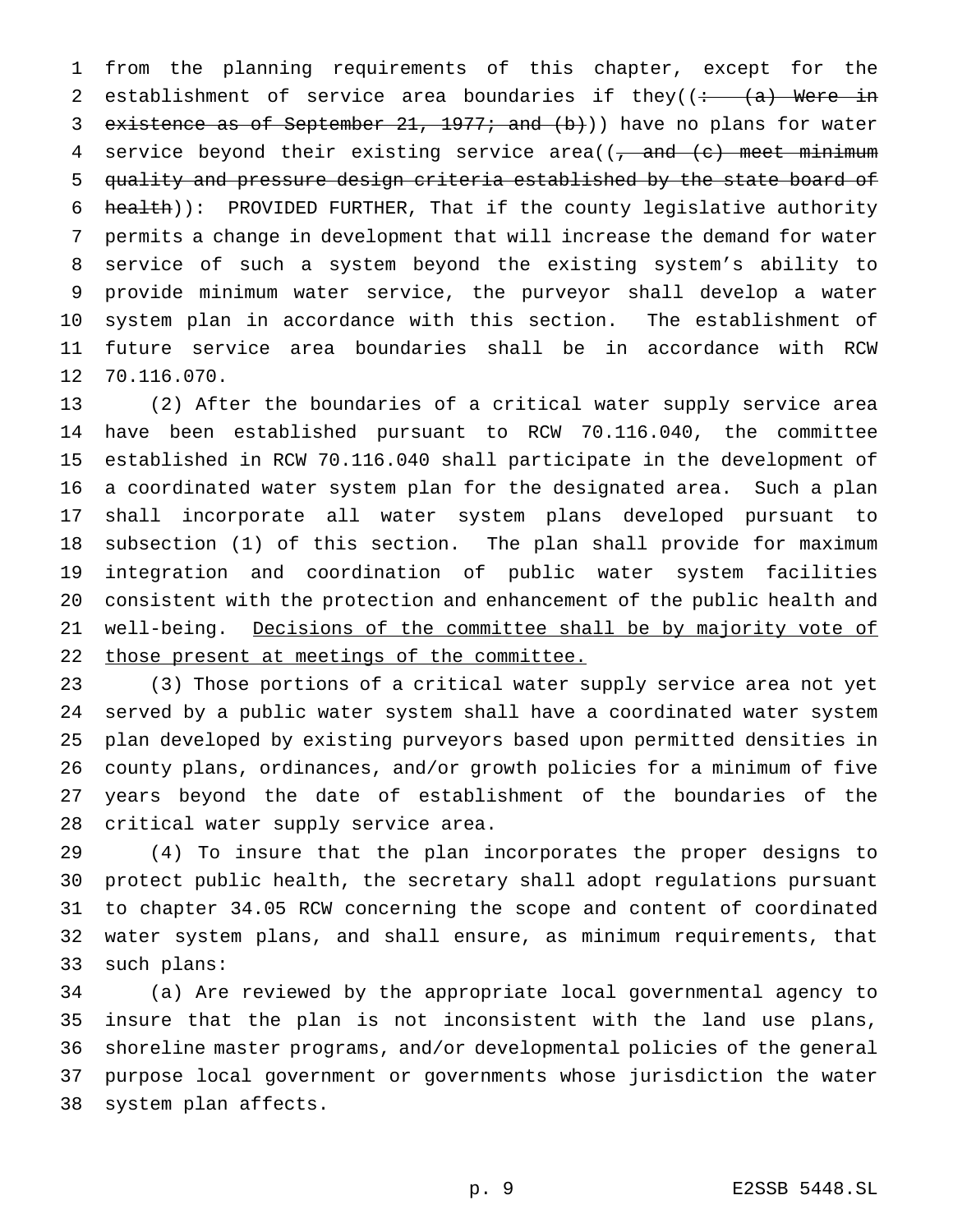(b) Recognize all water resource plans, water quality plans, and water pollution control plans which have been adopted by units of local, regional, and state government.

 (c) Incorporate the fire protection standards developed pursuant to RCW 70.116.080.

 (d) Identify the future service area boundaries of the public water system or systems included in the plan within the critical water supply service area.

 (e) Identify feasible emergency inter-ties between adjacent purveyors.

 (f) Include satellite system management requirements consistent with RCW 70.116.134.

 (g) Include policies and procedures that generally address failing 14 water systems for which counties may become responsible under RCW 43.70.195.

 (5) If a "water general plan" for a critical water supply service area or portion thereof has been prepared pursuant to chapter 36.94 RCW and such a plan meets the requirements of subsections (1) and (4) of this section, such a plan shall constitute the coordinated water system plan for the applicable geographical area.

 (6) The committee established in RCW 70.116.040 may develop and utilize a mechanism for addressing disputes that arise in the 23 development of the coordinated water system plan.

24 (7) Prior to the submission of a coordinated water system plan to 25 the secretary for approval ((of the design of the proposed facilities)) 26 pursuant to RCW 70.116.060, ((the plan shall be reviewed for 27 consistency with subsection (4) of this section by)) the legislative authorities of the counties in which the critical water supply service 29 area is located shall hold a public hearing thereon and shall determine 30 the plan's consistency with subsection (4) of this section. If within sixty days of receipt of the plan, the legislative authorities find any segment of a proposed service area of a purveyor's plan or any segment of the coordinated water system plan to be inconsistent with any current land use plans, shoreline master programs, and/or developmental policies of the general purpose local government or governments whose jurisdiction the water system plan affects, the secretary shall not approve that portion of the plan until the inconsistency is resolved between the local government and the purveyor. If no comments have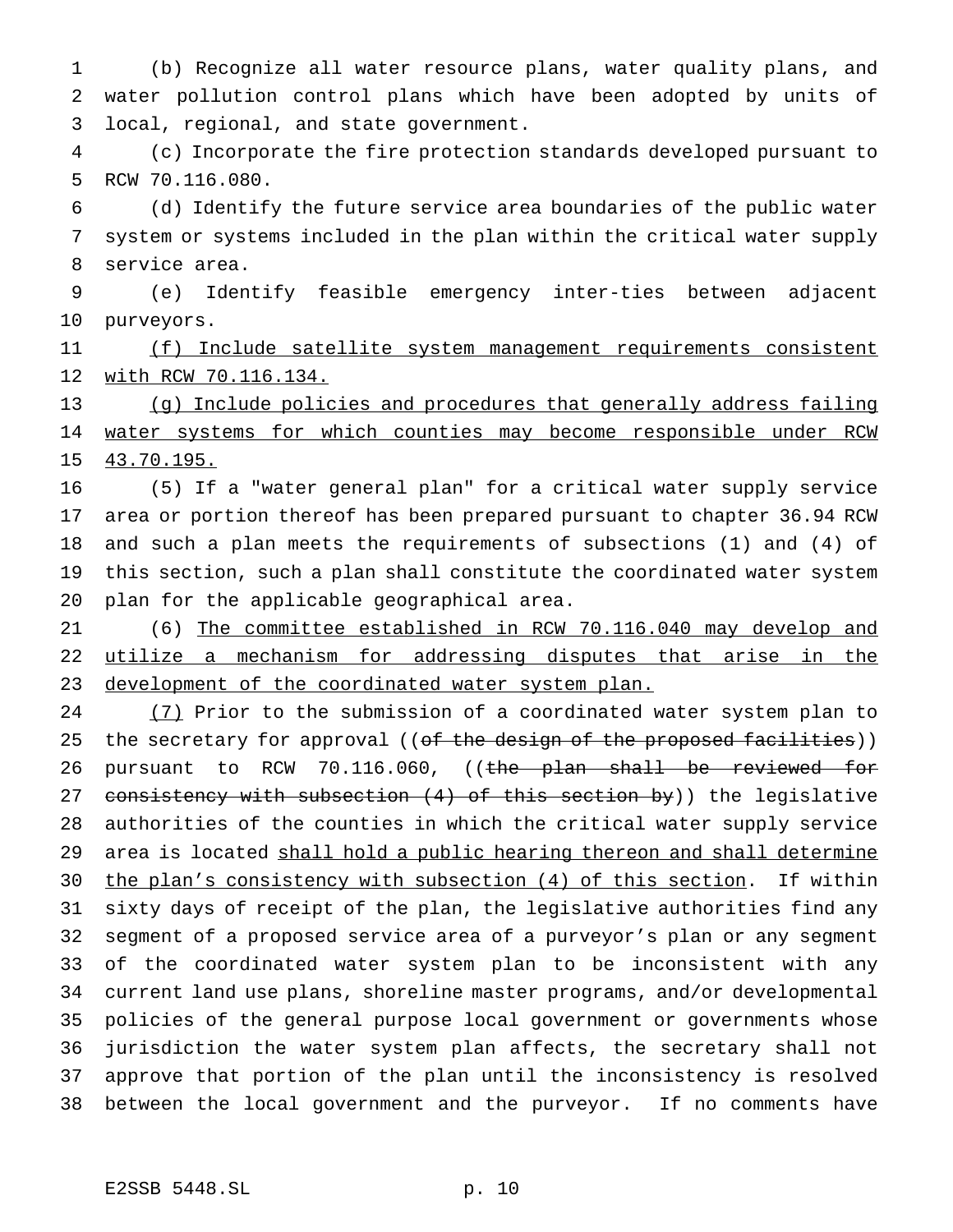been received from the legislative authorities within sixty days of receipt of the plan, the secretary may consider the plan for approval. (8) Any county legislative authority may adopt an abbreviated plan 4 for the provision of water supplies within its boundaries that includes provisions for service area boundaries, minimum design criteria, and review process. The elements of the abbreviated plan shall conform to 7 the criteria established by the department under subsection (4) of this section and shall otherwise be consistent with other adopted land use 9 and resource plans. The county legislative authority may, in lieu of 10 the committee required under RCW 70.116.040, and the procedures authorized in this section, utilize an advisory committee that is 12 representative of the water utilities and local governments within its jurisdiction to assist in the preparation of the abbreviated plan, 14 which may be adopted by resolution and submitted to the secretary for 15 approval. Purveyors within the boundaries covered by the abbreviated 16 plan need not develop a water system plan, except to the extent 17 required by the secretary or state board of health under other 18 authority. Any abbreviated plan adopted by a county legislative 19 authority pursuant to this subsection shall be subject to the same provisions contained in RCW 70.116.060 for coordinated water system 21 plans that are approved by the secretary.

 **Sec. 8.** RCW 70.119A.040 and 1993 c 305 s 2 are each amended to read as follows:

 (1)(a) In addition to or as an alternative to any other penalty or action allowed by law, a person who violates a law or rule regulating public water systems and administered by the department of health is subject to a penalty of not more than five thousand dollars per day for every such violation, or, in the case of a violation that has been determined to be a public health emergency, a penalty of not more than ten thousand dollars per day for every such violation. Every such violation shall be a separate and distinct offense. The amount of fine shall reflect the health significance of the violation and the previous record of compliance on the part of the public water supplier. In case of continuing violation, every day's continuance shall be a separate and distinct violation.

 (b) In addition, a person who constructs, modifies, or expands a public water system or who commences the construction, modification, or expansion of a public water system without first obtaining the required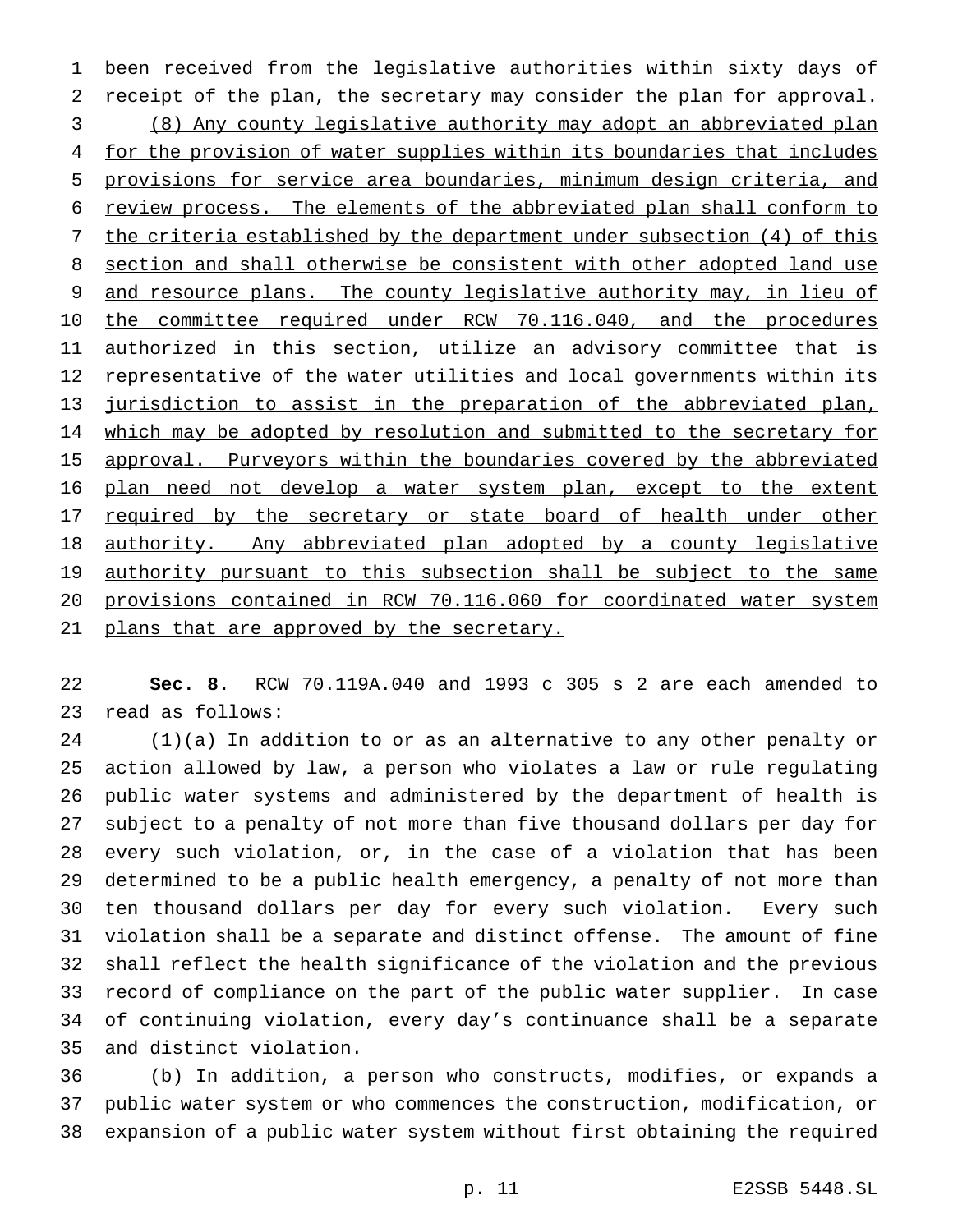departmental approval is subject to penalties of not more than five thousand dollars per service connection, or, in the case of a system serving a transient population, a penalty of not more than four hundred dollars per person based on the highest average daily population the 5 system serves or is anticipated to serve may be imposed. The total 6 penalty that may be imposed pursuant to this subsection  $(1)(b)$  is five 7 hundred thousand dollars. For the purpose of computing the penalty under this subsection, a service connection shall include any new service connection actually constructed, any anticipated service 10 connection the system has been designed to serve, and, in the case of a system modification not involving expansions, each existing service connection that benefits or would benefit from the modification.

 (c) Every person who, through an act of commission or omission, procures, aids, or abets a violation is considered to have violated the provisions of this section and is subject to the penalty provided in this section.

 (2) The penalty provided for in this section shall be imposed by a notice in writing to the person against whom the civil penalty is assessed and shall describe the violation. The notice shall be personally served in the manner of service of a summons in a civil action or in a manner that shows proof of receipt. A penalty imposed by this section is due twenty-eight days after receipt of notice unless application for an adjudicative proceeding is filed as provided in subsection (3) of this section.

 (3) Within twenty-eight days after notice is received, the person incurring the penalty may file an application for an adjudicative proceeding and may pursue subsequent review as provided in chapter 34.05 RCW and applicable rules of the department or board of health.

 (4) A penalty imposed by a final administrative order is due upon service of the final administrative order. A person who fails to pay a penalty assessed by a final administrative order within thirty days of service of the final administrative order shall pay, in addition to the amount of the penalty, interest at the rate of one percent of the unpaid balance of the assessed penalty for each month or part of a month that the penalty remains unpaid, commencing with the month in which the notice of penalty was served and such reasonable attorney's fees as are incurred in securing the final administrative order.

 (5) A person who institutes proceedings for judicial review of a final administrative order assessing a civil penalty under this chapter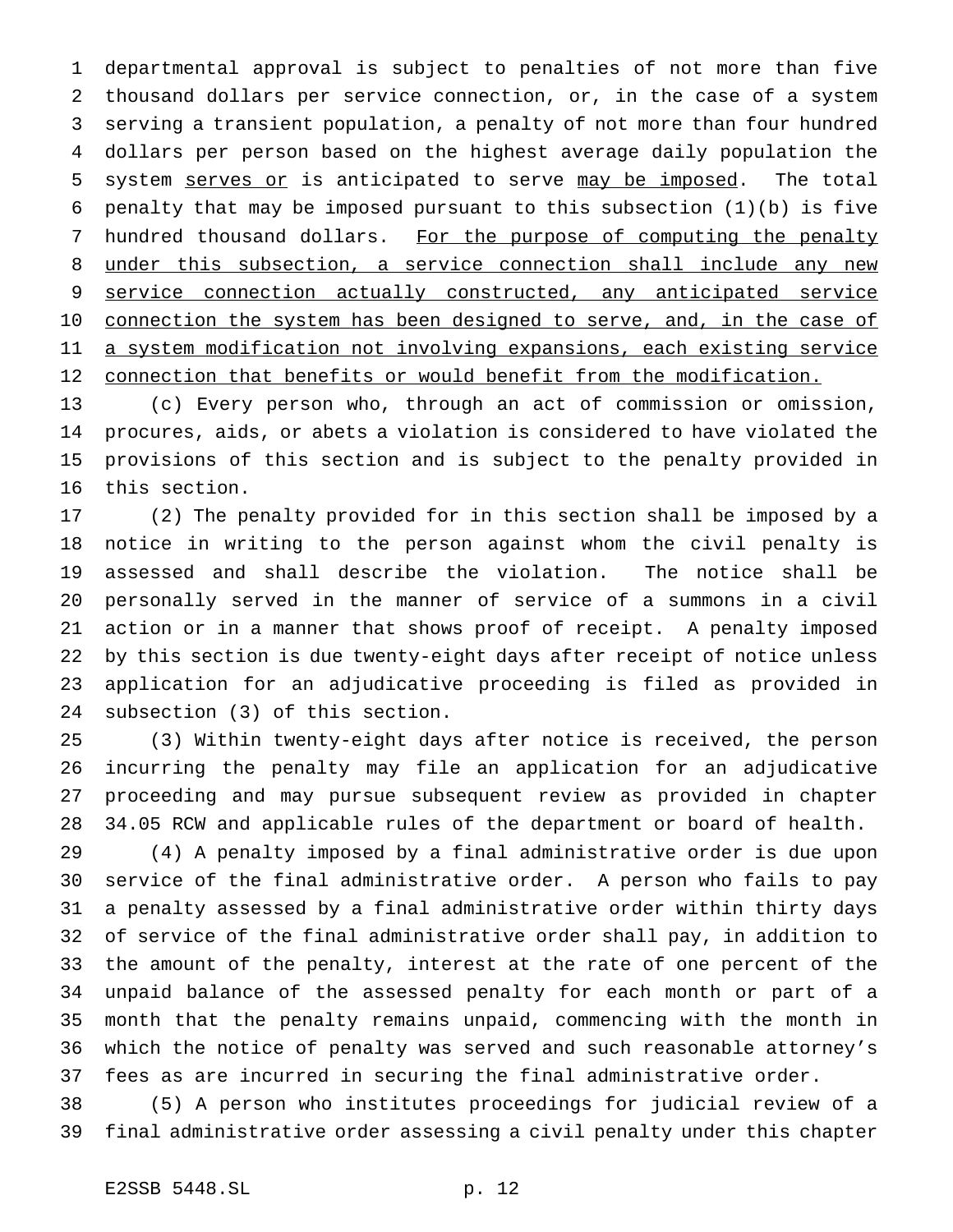shall place the full amount of the penalty in an interest bearing account in the registry of the reviewing court. At the conclusion of the proceeding the court shall, as appropriate, enter a judgment on behalf of the department and order that the judgment be satisfied to the extent possible from moneys paid into the registry of the court or shall enter a judgment in favor of the person appealing the penalty assessment and order return of the moneys paid into the registry of the court together with accrued interest to the person appealing. The judgment may award reasonable attorney's fees for the cost of the attorney general's office in representing the department.

 (6) If no appeal is taken from a final administrative order assessing a civil penalty under this chapter, the department may file a certified copy of the final administrative order with the clerk of the superior court in which the public water system is located or in Thurston county, and the clerk shall enter judgment in the name of the department and in the amount of the penalty assessed in the final administrative order.

 (7) A judgment entered under subsection (5) or (6) of this section shall have the same force and effect as, and is subject to all of the provisions of law relating to, a judgment in a civil action, and may be enforced in the same manner as any other judgment of the court in which it is entered.

 (8) All penalties imposed under this section shall be payable to 24 the state treasury and credited to the ((general fund)) safe drinking 25 water account, and shall be used by the department to provide training 26 and technical assistance to system owners and operators.

 (9) Except in cases of public health emergencies, the department may not impose monetary penalties under this section unless a prior effort has been made to resolve the violation informally.

 **Sec. 9.** RCW 70.119A.130 and 1991 c 304 s 7 are each amended to read as follows:

32 ((Until July 1, 1996, local governments shall be prohibited from administering a separate operating permit requirement for public water 34 systems. After July 1, 1996,)) Local governments may establish separate operating permit requirements for public water systems provided the operating permit requirements have been approved by the department. The department shall not approve local operating permit requirements unless the local system will result in an increased level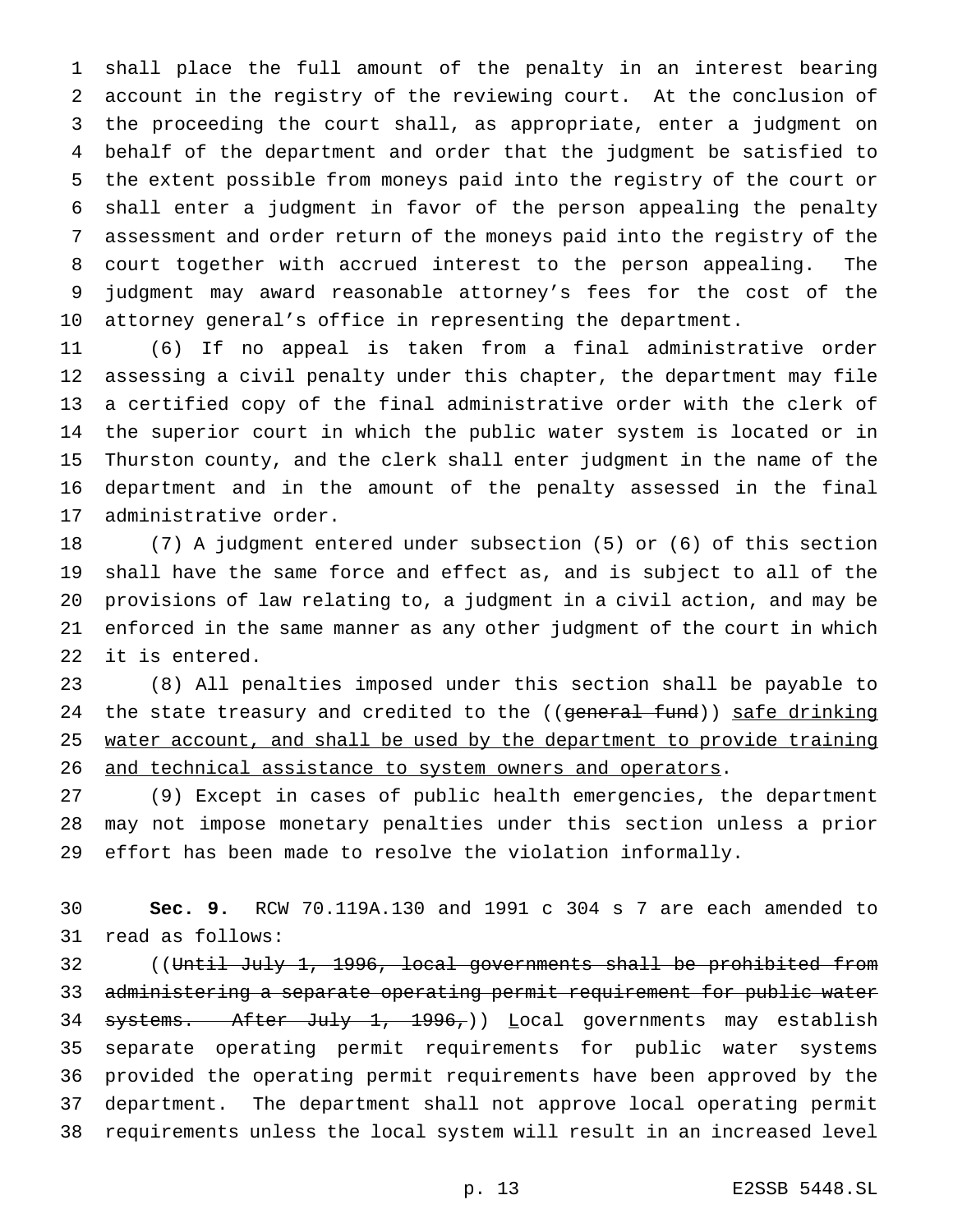of service to the public water system. There shall not be duplicate operating permit requirements imposed by local governments and the department.

 NEW SECTION. **Sec. 10.** A new section is added to chapter 70.119A RCW to read as follows:

 A drinking water assistance account is created in the state treasury. The purpose of the account is to allow the state to take advantage of any federal funds that become available for safe drinking water. Expenditures from the account may only be made by the secretary or the public works board after appropriation. Moneys in the account may only be used to assist water systems to provide safe drinking water through a program administered through the department of health and the public works board. Money may be placed in the account from the proceeds of bonds when authorized by the legislature, transfers from other state funds or accounts, federal capitalization grants or other financial assistance, all repayments of moneys borrowed from the account, all interest payments made by borrowers from the account or otherwise earned on the account, or any other lawful source. Expenditures from the account may only be made by the secretary or the public works board after appropriation. Moneys in the account may only be used to assist local governments and water systems to provide safe and reliable drinking water and to administer the program.

 **Sec. 11.** RCW 43.155.050 and 1993 sp.s. c 24 s 921 are each amended to read as follows:

 The public works assistance account is hereby established in the state treasury. Money may be placed in the public works assistance account from the proceeds of bonds when authorized by the legislature or from any other lawful source. Money in the public works assistance account shall be used to make loans and to give financial guarantees to 30 local governments for public works projects. Moneys in the account may 31 also be appropriated to provide for state match requirements under federal law for projects and activities conducted and financed by the board under the drinking water assistance account. During the 1993-95 fiscal biennium, moneys in the public works assistance account may be appropriated for flood control assistance including grants under chapter 86.26 RCW. To the extent that moneys in the public works assistance account are not appropriated during the 1993-95 fiscal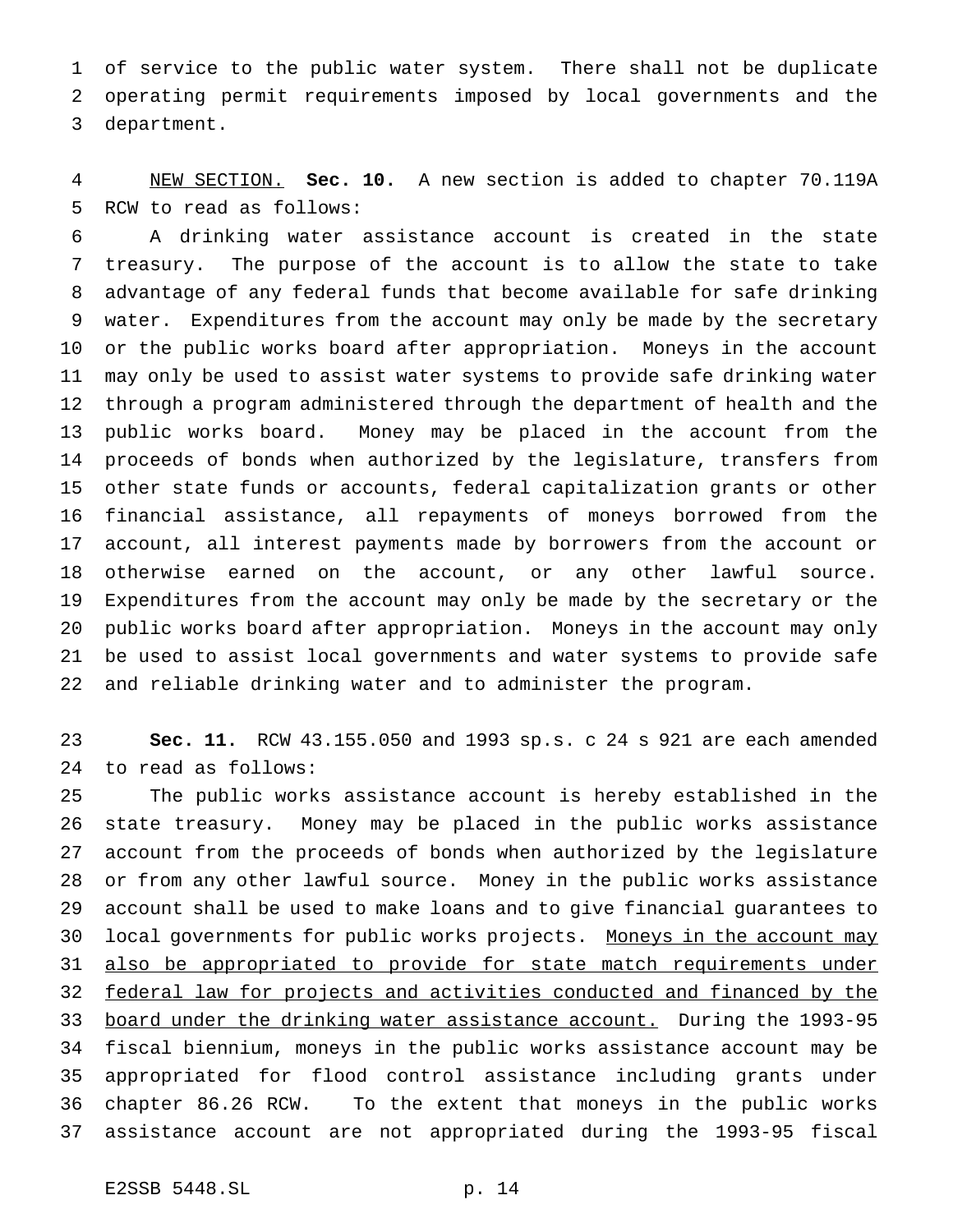biennium for public works or flood control assistance, the legislature may direct their transfer to the state general fund. In awarding grants under chapter 86.26 RCW, the department of ecology shall give strong preference to local governments that have: (1) Implemented, or are in the process of implementing, an ordinance that establishes a flood plain policy that is substantially more stringent than minimum federal requirements; (2) completed a comprehensive flood control plan meeting the requirements of RCW 86.12.200; or (3) constructed, or are in the process of constructing, a system of overtopping dikes or levees that allow public access.

 **Sec. 12.** RCW 80.04.110 and 1991 c 134 s 1 and 1991 c 100 s 2 are each reenacted and amended to read as follows:

 (1) Complaint may be made by the commission of its own motion or by any person or corporation, chamber of commerce, board of trade, or any commercial, mercantile, agricultural or manufacturing society, or any body politic or municipal corporation, or by the public counsel section of the office of the attorney general, or its successor, by petition or complaint in writing, setting forth any act or thing done or omitted to be done by any public service corporation in violation, or claimed to be in violation, of any provision of law or of any order or rule of the commission: PROVIDED, That no complaint shall be entertained by the commission except upon its own motion, as to the reasonableness of the schedule of the rates or charges of any gas company, electrical company, water company, or telecommunications company, unless the same be signed by the mayor, council or commission of the city or town in which the company complained of is engaged in business, or not less than twenty-five consumers or purchasers of such gas, electricity, water or telecommunications service, or at least twenty-five percent of the consumers or purchasers of the company's service: PROVIDED, FURTHER, That when two or more public service corporations, (meaning to exclude municipal and other public corporations) are engaged in competition in any locality or localities in the state, either may make complaint against the other or others that the rates, charges, rules, regulations or practices of such other or others with or in respect to which the complainant is in competition, are unreasonable, unremunerative, discriminatory, illegal, unfair or intending or tending to oppress the complainant, to stifle competition, or to create or encourage the creation of monopoly, and upon such complaint or upon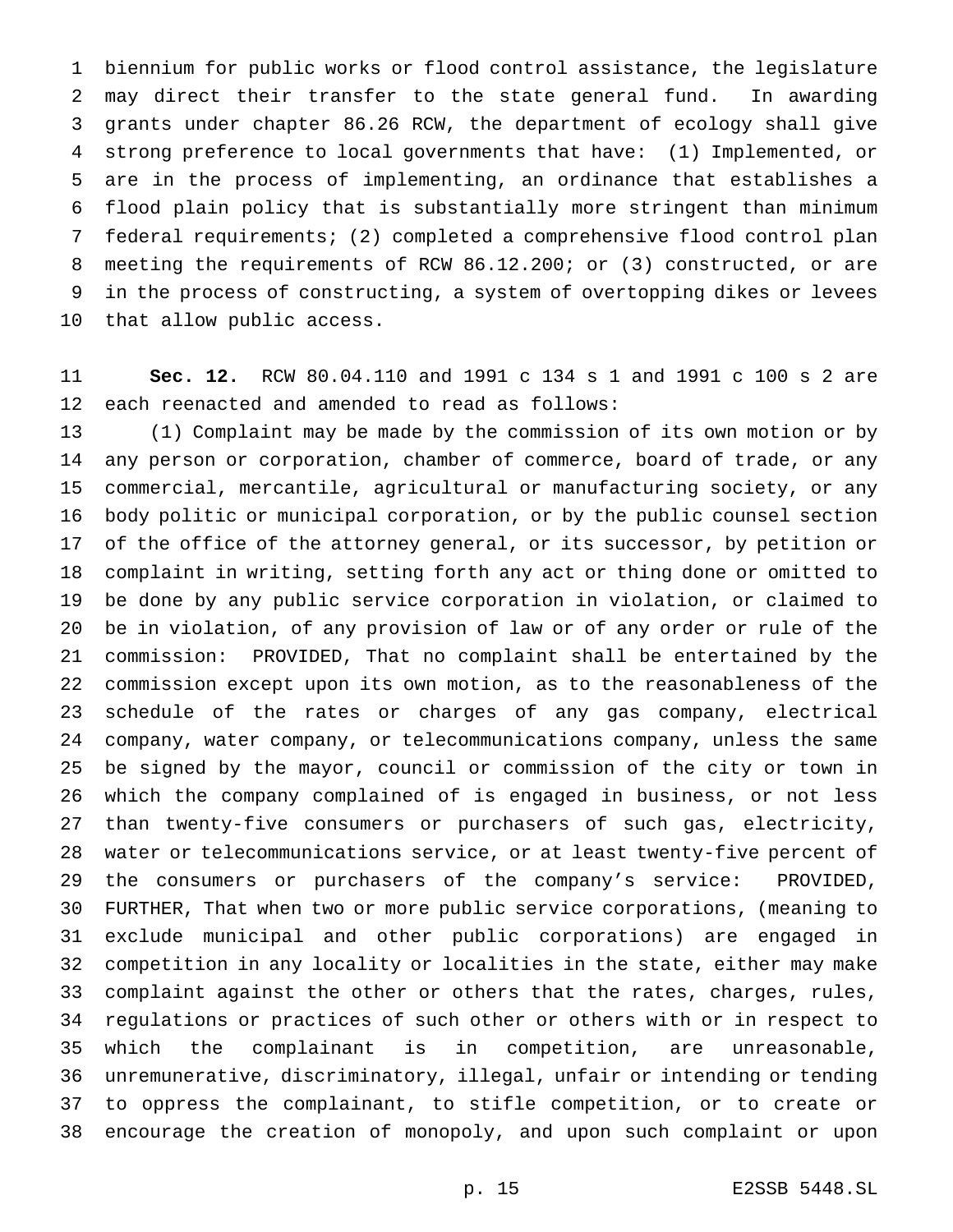complaint of the commission upon its own motion, the commission shall have power, after notice and hearing as in other cases, to, by its order, subject to appeal as in other cases, correct the abuse complained of by establishing such uniform rates, charges, rules, regulations or practices in lieu of those complained of, to be observed by all of such competing public service corporations in the locality or localities specified as shall be found reasonable, remunerative, nondiscriminatory, legal, and fair or tending to prevent oppression or monopoly or to encourage competition, and upon any such hearing it shall be proper for the commission to take into consideration the rates, charges, rules, regulations and practices of the public service corporation or corporations complained of in any other locality or localities in the state.

 (2) All matters upon which complaint may be founded may be joined in one hearing, and no motion shall be entertained against a complaint for misjoinder of complaints or grievances or misjoinder of parties; and in any review of the courts of orders of the commission the same rule shall apply and pertain with regard to the joinder of complaints and parties as herein provided: PROVIDED, All grievances to be inquired into shall be plainly set forth in the complaint. No complaint shall be dismissed because of the absence of direct damage to the complainant.

 (3) Upon the filing of a complaint, the commission shall cause a copy thereof to be served upon the person or corporation complained of, which shall be accompanied by a notice fixing the time when and place where a hearing will be had upon such complaint. The time fixed for such hearing shall not be less than ten days after the date of the service of such notice and complaint, excepting as herein provided. The commission shall enter its final order with respect to a complaint filed by any entity or person other than the commission within ten months from the date of filing of the complaint, unless the date is extended for cause. Rules of practice and procedure not otherwise provided for in this title may be prescribed by the commission. Such rules may include the requirement that a complainant use informal processes before filing a formal complaint.

 (4) The commission shall, as appropriate, audit a nonmunicipal water system upon receipt of an administrative order from the department, or the city or county in which the water system is located, finding that the water delivered by a system does not meet state board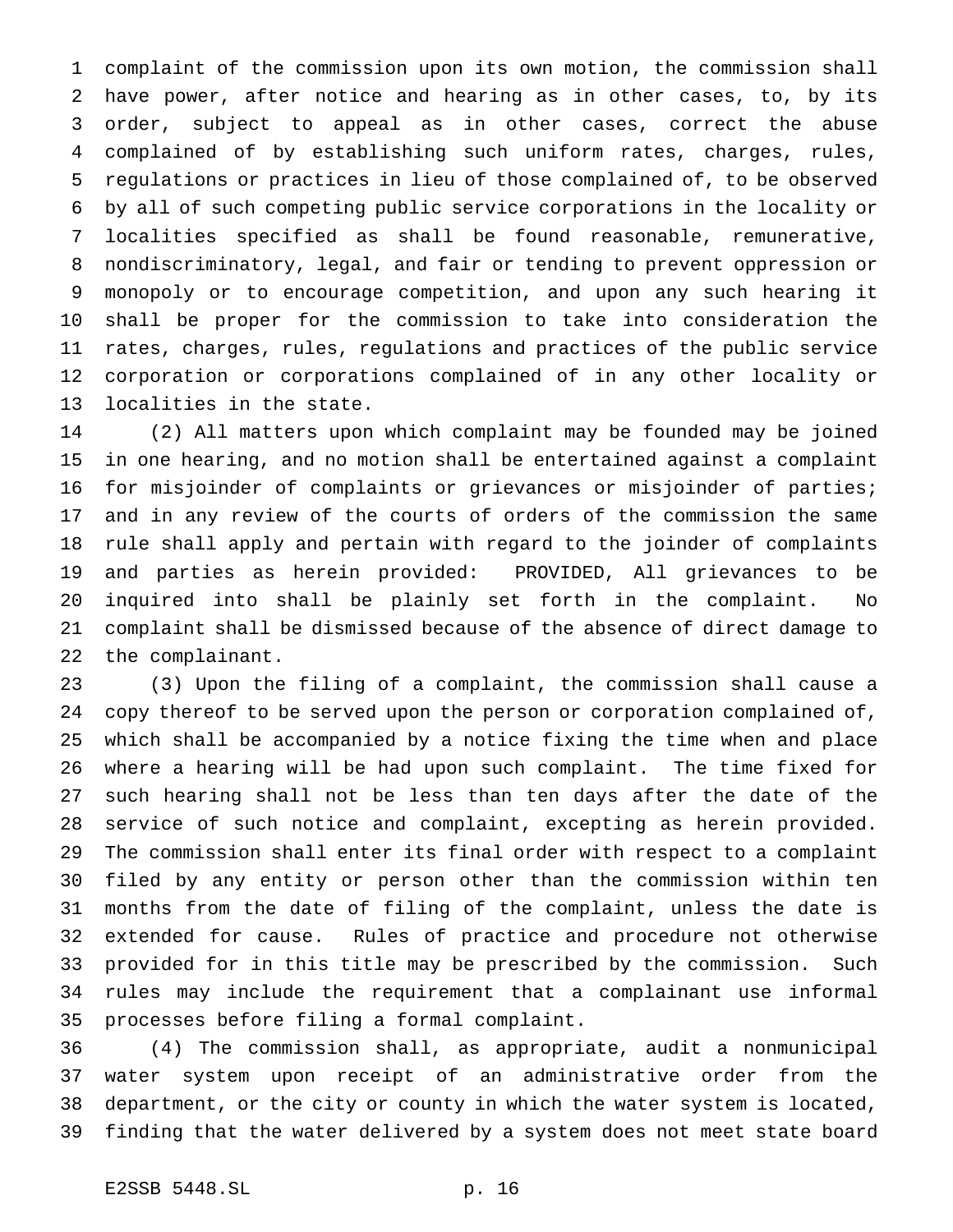of health standards adopted under RCW 43.20.050(2)(a) or standards 2 adopted under chapters 70.116 and 70.119A RCW, and the results of the audit shall be provided to the requesting department, city, or county. However, the number of nonmunicipal water systems referred to the commission in any one calendar year shall not exceed twenty percent of the water companies subject to commission regulation as defined in RCW 80.04.010.

 Every nonmunicipal water system referred to the commission for audit under this section shall pay to the commission an audit fee in an amount, based on the system's twelve-month audited period, equal to the fee required to be paid by regulated companies under RCW 80.24.010.

 (5) Any customer or purchaser of service from a water system or company that is subject to commission regulation may file a complaint with the commission if he or she has reason to believe that the water delivered by the system to the customer does not meet state drinking water standards under chapter 43.20 or 70.116 RCW. The commission shall investigate such a complaint, and shall request that the state department of health or local health department of the county in which the system is located test the water for compliance with state drinking water standards, and provide the results of such testing to the commission. The commission may decide not to investigate the complaint if it determines that the complaint has been filed in bad faith, or for the purpose of harassment of the water system or company, or for other reasons has no substantial merit. The water system or company shall bear the expense for the testing. After the commission has received the complaint from the customer and during the pendency of the commission investigation, the water system or company shall not take any steps to terminate service to the customer or to collect any amounts alleged to be owed to the company by the customer. The commission may issue an order or take any other action to ensure that no such steps are taken by the system or company. The customer may, at the customer's option and expense, obtain a water quality test by a licensed or otherwise qualified water testing laboratory, of the water delivered to the customer by the water system or company, and provide the results of such a test to the commission. If the commission determines that the water does not meet state drinking water standards, it shall exercise its authority over the system or company as provided in this title, and may, where appropriate, order a refund to the customer on a pro rata basis for the substandard water delivered to the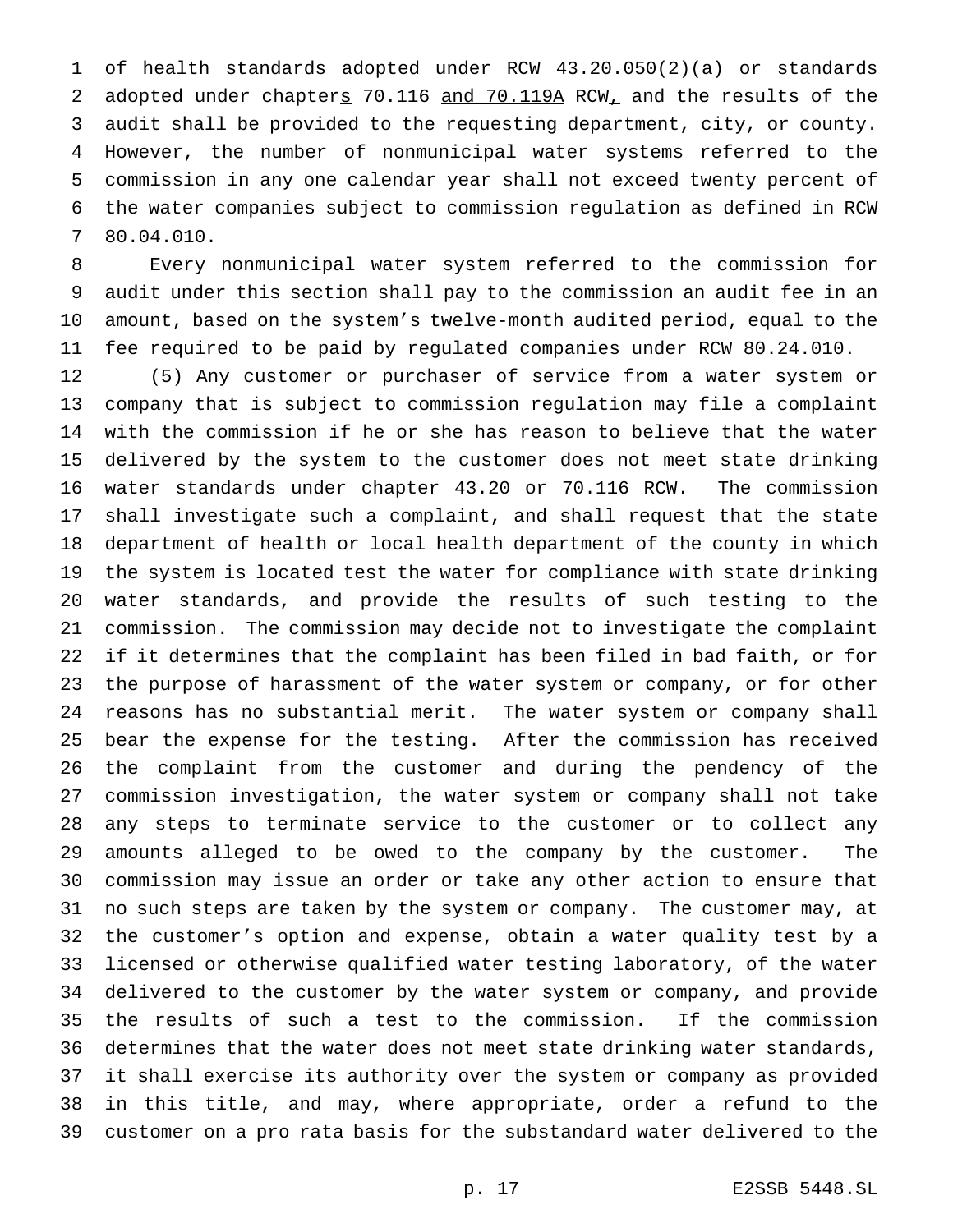1 customer, and shall order reimbursement to the customer for the cost 2 incurred by the customer, if any, in obtaining a water quality test.

3 **Sec. 13.** RCW 70.116.070 and 1977 ex.s. c 142 s 7 are each amended 4 to read as follows:

5 (1) The proposed service area boundaries of public water systems 6 within the critical water supply service area that are required to 7 submit water system plans under this chapter shall be ((determined by 8 written agreement among the purveyors and with the approval of the 9 appropriate legislative authority. Failure of the legislative 10 authority to file with the secretary objections to the proposed service 11 area boundaries within sixty days of receipt of the proposed boundary 12 agreement may be construed as approval of the agreement)) identified in 13 the system's plan. The local legislative authority, or its planning 14 department or other designee, shall review the proposed boundaries to 15 determine whether the proposed boundaries of one or more systems 16 overlap. The boundaries determined by the local legislative authority 17 not to overlap shall be incorporated into the coordinated water system 18 plan. Where any overlap exists, the local legislative authority may 19 attempt to resolve the conflict through procedures established under 20 RCW 70.116.060(5).

21 (2) ((<del>If no service area boundary agreement has been established</del> 22 within a reasonable period of time, or if the legislative authority has 23 filed with the secretary objections in writing as provided in 24 subsection (1) of this section)) Any final decision by a local 25 legislative authority regarding overlapping service areas, or any 26 unresolved disputes regarding service area boundaries, may be appealed 27 or referred to the secretary in writing for resolution. After receipt 28 of an appeal or referral, the secretary shall hold a public hearing 29 thereon. The secretary shall provide notice of the hearing by 30 certified mail to each purveyor ((providing service in the critical 31 water supply service area)) involved in the dispute, to each county 32 legislative authority having jurisdiction in the area and to the 33 public. The secretary shall provide public notice pursuant to the 34 provisions of chapter 65.16 RCW. Such notice shall be given at least 35 twenty days prior to the hearing. The hearing may be continued from 36 time to time and, at the termination thereof, the secretary may 37 restrict the expansion of service of any purveyor within the area if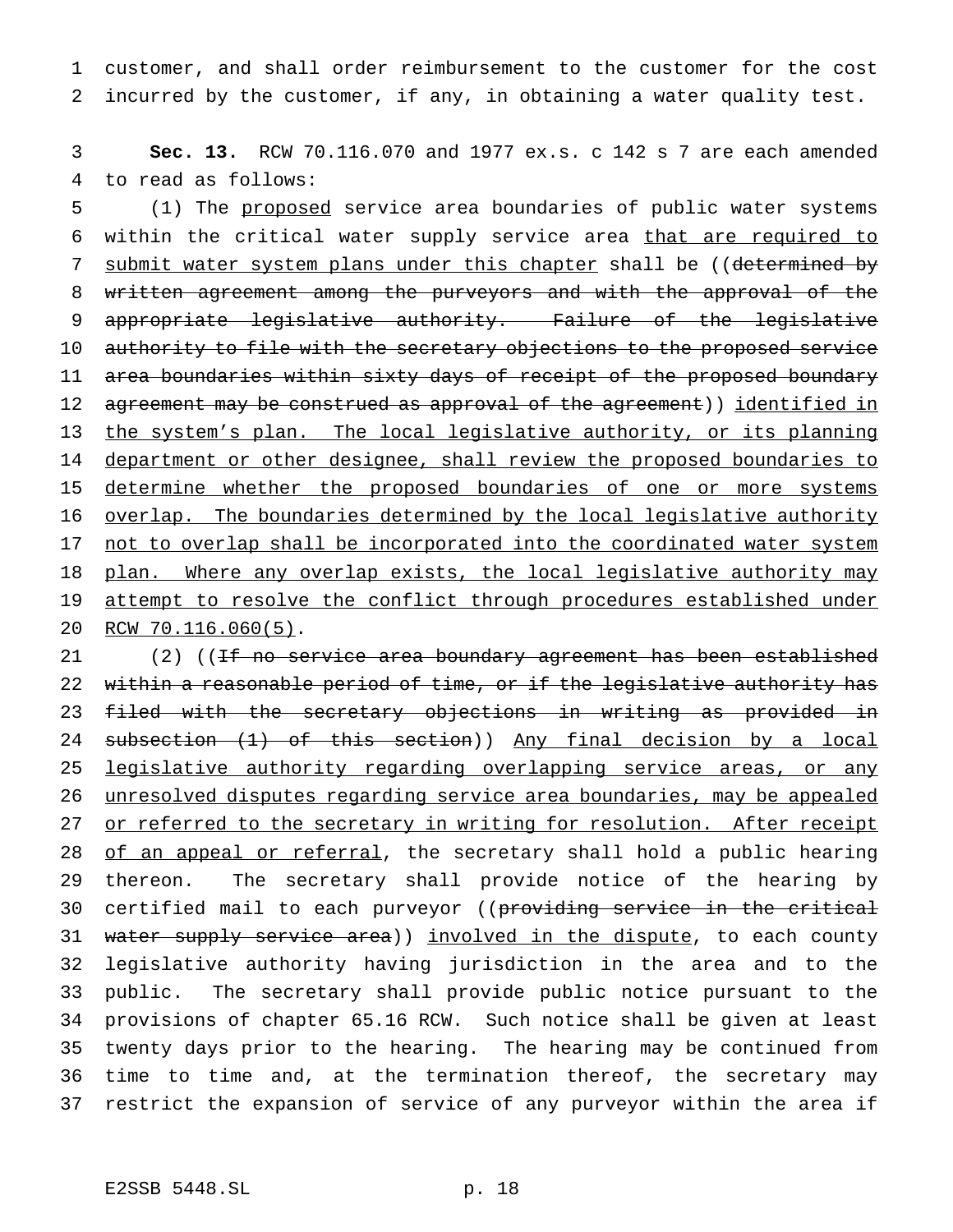1 the secretary finds such restriction is necessary to provide the 2 greatest protection of the public health and well-being.

3 **Sec. 14.** RCW 56.08.200 and 1991 c 190 s 1 are each amended to read 4 as follows:

5 It is unlawful and a misdemeanor to make, or cause to be made, or 6 to maintain any ((sewer)) connection with any sewer or water system of 7 any sewer district, or with any sewer or water system which is 8 connected directly or indirectly with any sewer or water system of any 9 sewer district without having permission from the sewer district.

10 **Sec. 15.** RCW 57.08.180 and 1991 c 190 s 5 are each amended to read 11 as follows:

12 It is unlawful and a misdemeanor to make, or cause to be made, or 13 to maintain any ((sewer)) connection with any sewer or water system of 14 any water district, or with any sewer or water system which is 15 connected directly or indirectly with any sewer or water system of any 16 water district without having permission from the water district.

17 \*NEW SECTION. Sec. 16. A new section is added to chapter 70.119A 18 RCW to read as follows:

 An individual well serving <sup>a</sup> group domestic use shall be allowed to provide water service connections for up to <sup>a</sup> number equal to the approved maximum daily withdrawal amount for the well as determined by the water right divided by four hundred. The department may approve <sup>a</sup> greater number of service connections based on <sup>a</sup> factor of less than four hundred gallons per day delivered to each residence.

25 **\*Sec. 16 was vetoed. See message at end of chapter.**

 NEW SECTION. **Sec. 17.** Section 9 of this act is necessary for the immediate preservation of the public peace, health, or safety, or support of the state government and its existing public institutions, and shall take effect July 1, 1995.

> Passed the Senate April 23, 1995. Passed the House April 23, 1995. Approved by the Governor May 16, 1995, with the exception of certain items which were vetoed. Filed in Office of Secretary of State May 16, 1995.